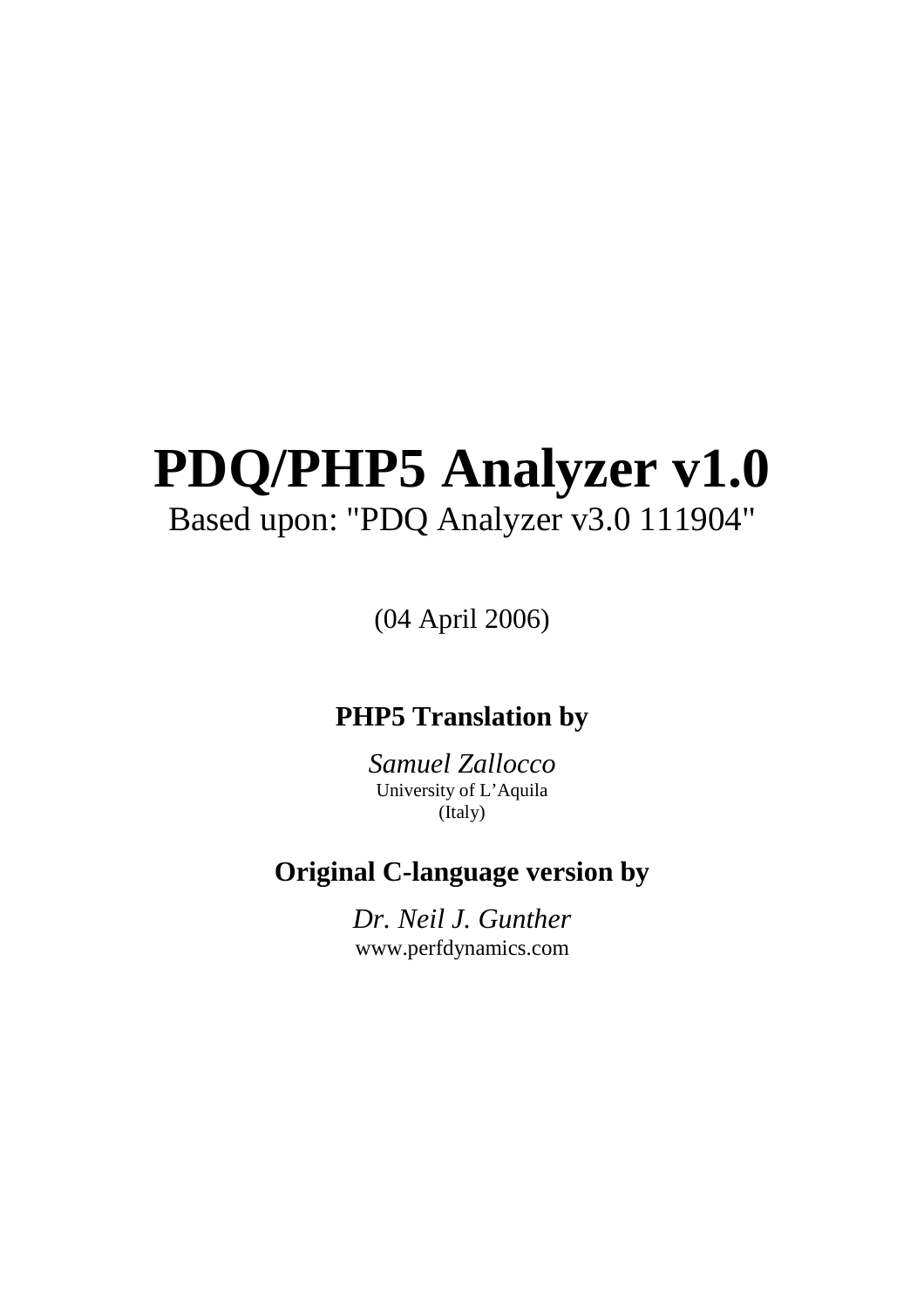### **Disclaimer:**

This is a brief documentation for PDQ/PHP5 Analyzer v 1.0 "All In One". This is a C to PHP5 translation based upon: "PDQ Analyzer v3.0 111904" PDQ (Pretty Damn Quick) performance analyzer by Dr. Neil J. Gunther of www.perfdynamics.com. The PHP5 translation was made by Samuel Zallocco of University of L'Aquila (Italy) for research and study purpose.

All Copyright  $\odot$  and Rights are reserved by the original author of the C-language version.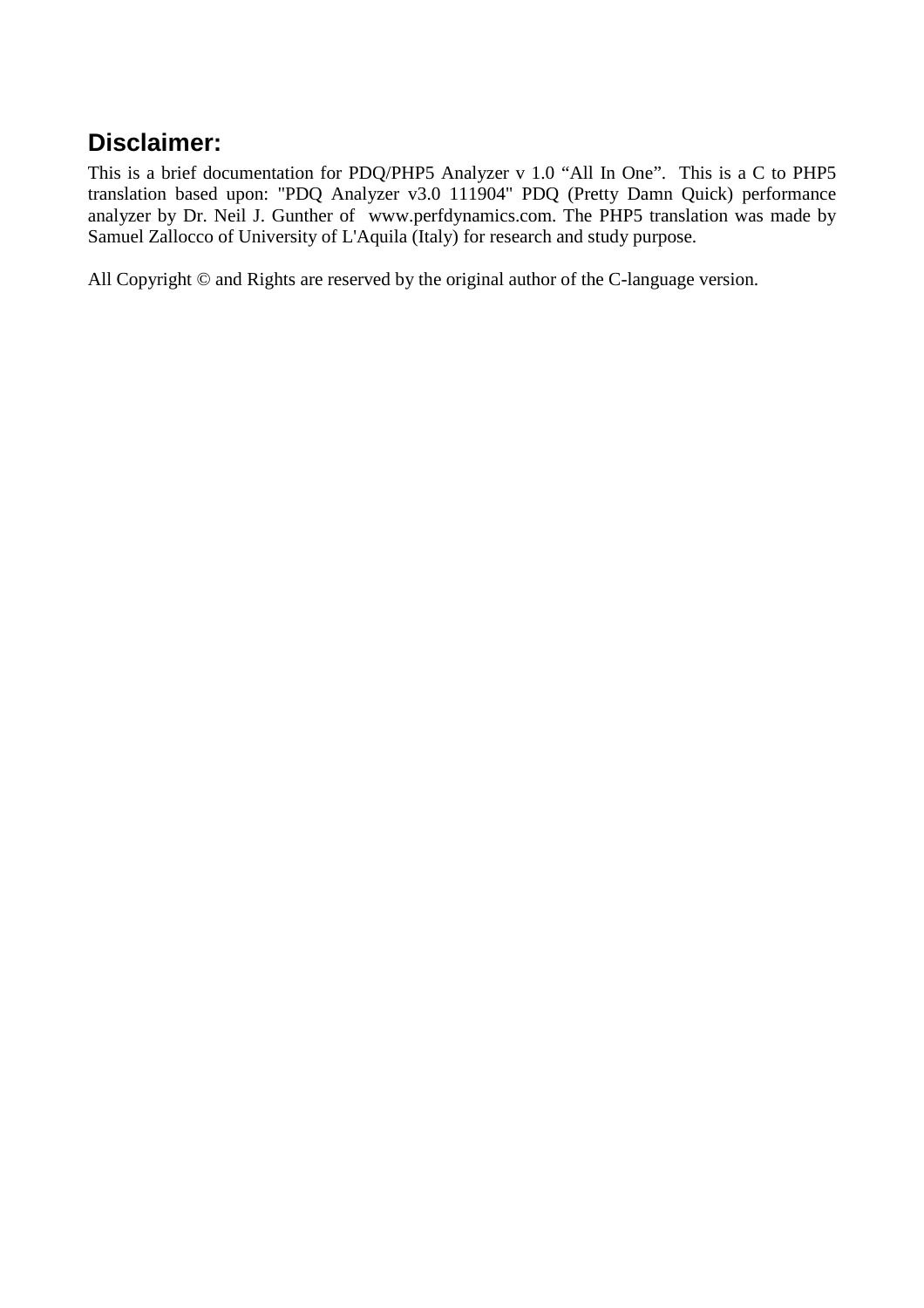### **CONSTANT:**

Constants are been simply translated as it was defined in the original C-Language version except for some unused ones that results after the PHP5 translation.

#### **Generic internal use constant:**

define("MAXNODES",1000); /\* Max queueing nodes \*/ define("MAXBUF",256);  $\frac{1}{8}$  Biggest buffer \*/<br>define("MAXSTREAMS",30);  $\frac{1}{8}$  Max job streams \*/ define(" $MAXSTREAMS$ ",30); define("MAXCHARS",24);  $\frac{\text{#}}{\text{Max} \text{ } \text{char} \text{ }}$  in param fields  $\frac{\text{#}}{\text{}}$ define("MAXVAL",21); define("MAXSUFF",10); define("MAXPOP1",1000); define("MAXPOP2",1000); define("MAXDEVS",10); define("MAXCLASS",3);

define("TOL",0.0010); /\* Tollerance \*/

define("PDQ\_COMMENTS\_FILE","comments.pdq"); define("PDQ\_OUT\_FILE","PDQ.out");

#### **Queueing Network Type:**

define("VOID",-1); define("OPEN",0); define("CLOSED",1);

#### **Nodes:**

| define("MEM", 2);              | /* Memory ?!?!?!? */                                     |
|--------------------------------|----------------------------------------------------------|
| define("CEN",3                 | $/*$ unspecified queueing center $*/$                    |
| define("CENTER",3);            | /* unspecified queueing center alias added by $SZ$ */    |
| define("SERVICECENTER",3       | /* unspecified queueing center alias added by $SZ$ */    |
| define("SINGLESERVERQUEUE",3); | /* unspecified queueing center alias added by $SZ$ */    |
| define("DLY",4                 | $/*$ unspecified delay center $*/$                       |
| define("DELAY", 4);            | /* unspecified delay center alias added by $SZ$ */       |
| define("DELAYCENTER",4);       | /* unspecified delay center alias added by $SZ$ */       |
| define("MSQ", 5);              | $/*$ unspecified multi-server queue $*/$                 |
| define("MULTISERVERQUEUE",5);  | /* unspecified multi-server queue alias added by $SZ$ */ |
|                                |                                                          |

#### **Queueing Disciplines:**

| $/*$ infinite server $*/$                    |
|----------------------------------------------|
|                                              |
| /* infinite server alias added by $SZ$ */    |
| $/*$ first-come first-serve $*/$             |
| /* first-in first-out alias added by $SZ$ */ |
| /* processor sharing $*/$                    |
| /* processor sharing alias added by $SZ$ */  |
| /* last-come first-serve */                  |
| /* last-in first-out alias added by $SZ$ */  |
|                                              |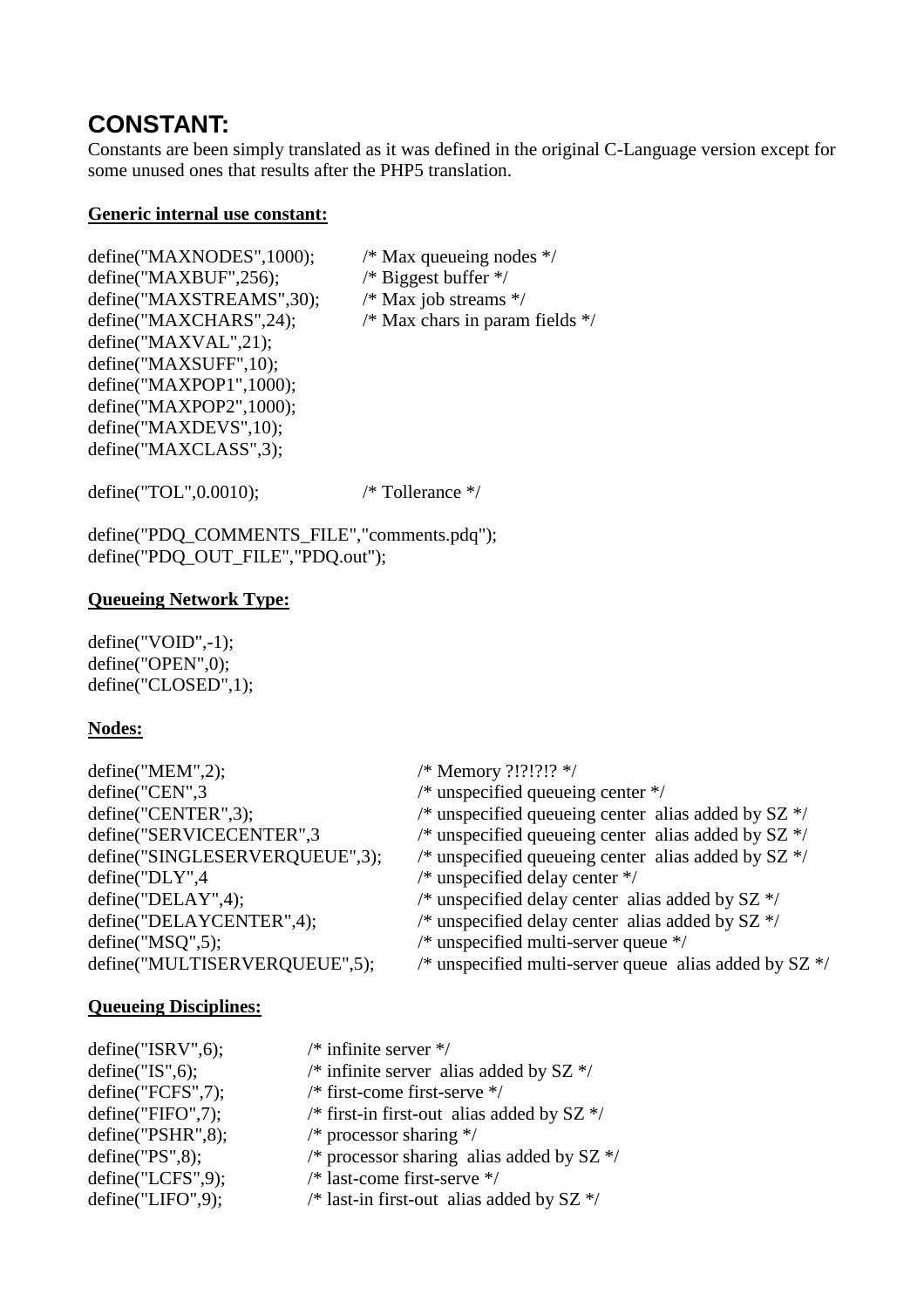### **Job Types:**

define("TERM",10); /\* Terminal workload \*/ define("TERMMINAL",10); /\* Terminal workload alias added by SZ\*/ define("INTERACTIVE",10); /\* Terminal workload alias added by SZ\*/ define("TRANS",11); /\* Transactional workload \*/<br>define("TRANSACTION",11); /\* Transactional workload al  $define("BATCH", 12);$ 

#### **Solution Methods:**

define("EXACT",13); define("APPROX",14); define("CANON",15);

#### **Service-demand Types:**

define("VISITS",16); define("DEMAND",17);

#### **MP scalability:**

| $define("PDQ_SP", 18);$ | /* uniprocessor $*/$     |
|-------------------------|--------------------------|
| $define("PDQ_MP", 19);$ | $/*$ multiprocessor $*/$ |

- 
- 
- 
- /\* Transactional workload alias added by SZ \*/ /\* Batch workload \*/
-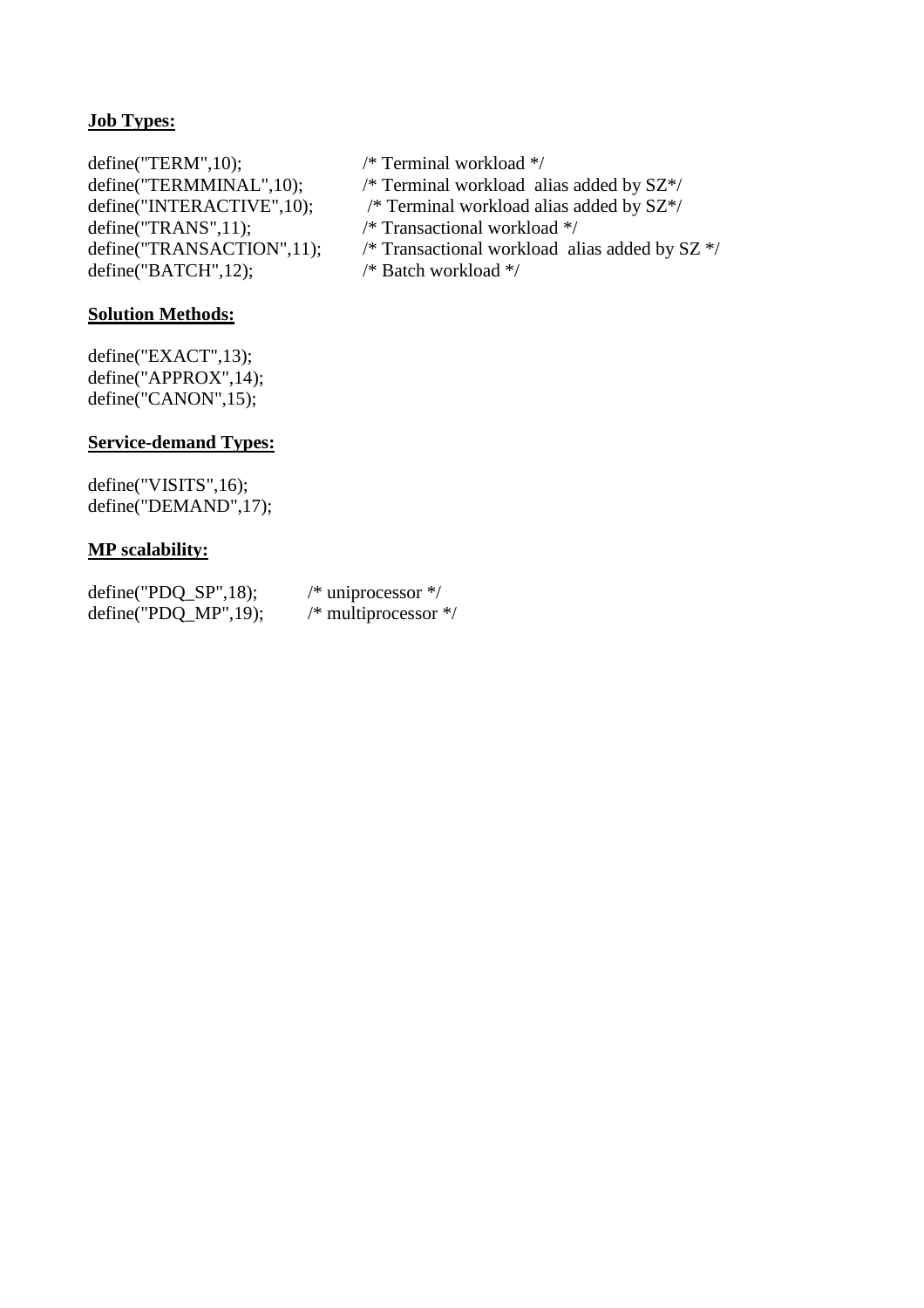### **VARIABLES**

PHP assign variable types by variables actual value.

// This string gets read by GetVersion script amongst others \$PDQ\_version = "PDQ Analyzer v3.0 111904";

| $$PDO model = "";$ // char[MAXCHARS]     |                      | $/*$ Model name $*/$                                                     |
|------------------------------------------|----------------------|--------------------------------------------------------------------------|
| \$PDQ wUnit = ""; $\frac{1}{2}$ char[10] |                      | /* Work unit string $*/$                                                 |
| \$PDQ tUnit = ""; $\frac{1}{2}$ char[10] |                      | $\frac{*}{*}$ Time unit string $\frac{*}{*}$                             |
| $$PDO$ DEBUG = FALSE;                    | $\frac{1}{\pi}$ int  |                                                                          |
| $$PDO\_prevproc = "";$                   | // $char[MAXBUF];$   |                                                                          |
| $$PDO\_prev\_init = FALSE;$              | $\frac{1}{\pi}$      |                                                                          |
| $$PDO demand ext = 0;$                   | $\frac{1}{\pi}$      |                                                                          |
| $$PDO nodes = 0;$                        | $\frac{1}{\pi}$ int  |                                                                          |
| $$PDO streams = 0;$                      | $\frac{1}{\pi}$      |                                                                          |
| $$PDOi iterations = 0;$                  | $\frac{1}{\pi}$ int  |                                                                          |
| $$PDO method = 0;$                       | $\frac{1}{\pi}$ int  |                                                                          |
| //\$PDQ memdata = 0;                     |                      | $\frac{1}{2}$ int from the original C-language Version but never used !! |
| $$PDO sumD = 0.0;$                       | $\frac{1}{2}$ double |                                                                          |
| $$PDO tolerance = 0.0;$                  | $\frac{1}{2}$ double |                                                                          |
|                                          |                      |                                                                          |

#### **Temp buffers**

 $\overline{\text{SPDO}}\ \text{k} = 0$ ; // static int  $$PDO_c = 0$ ; // static int

 $$PDO$  syshdr = 0; // int;  $$PDO<sub>i</sub>obhdr = 0; // int$  $$PDO_modeldr = 0; // int$  $$PDO\_devhdr = 0; // int$  $$PDO_trmhdr = FALSE; // int$ \$PDQ\_bathdr = FALSE; // int  $$PDO_{trx}thdr = FALSE; // int$ 

\$PDQ\_node = NULL; // NODE\_TYPE  $$PDQ\_job = NULL; // JOB_TYPE$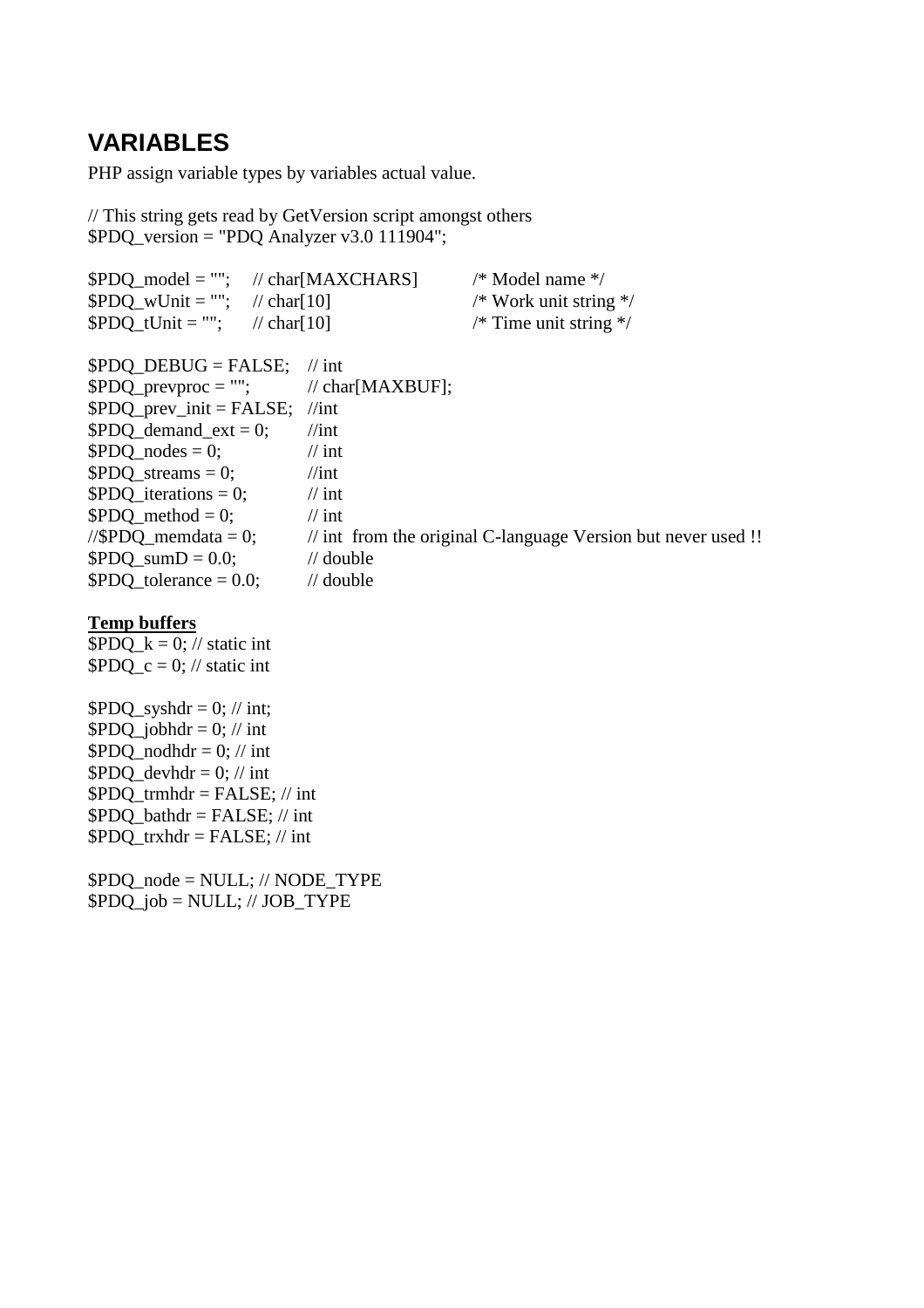```
$PDO_typetable = array( "VOID"=>VOID, VOID=>"VOID", 
           "OPEN"=>OPEN, OPEN=>"OPEN", 
           "CLOSED"=>CLOSED, CLOSED=>"CLOSED", 
           "MEM"=>MEM, MEM=>"MEM", 
           "CEN"=>CEN, CEN=>"CEN", 
          "DLY">>DLY, DLY>>"DLY",
          "MSQ"=>MSQ, MSQ=>"MSQ"
           "ISRV"=>ISRV, ISRV=>"ISRV", 
           "FCFS"=>FCFS, FCFS=>"FCFS", 
           "PSHR"=>PSHR, PSHR=>"PSHR", 
           "LCFS"=>LCFS, LCFS=>"LCFS", 
           "TERM"=>TERM, TERM=>"TERM", 
           "TRANS"=>TRANS, TRANS=>"TRANS", 
           "BATCH"=>BATCH, BATCH=>"BATCH", 
           "EXACT"=>EXACT, EXACT=>"EXACT", 
           "APPROX"=>APPROX, APPROX=>"APPROX", 
           "CANON"=>CANON, CANON=>"CANON", 
           "VISITS"=>VISITS, VISITS=>"VISITS", 
           "DEMAND"=>DEMAND, DEMAND=>"DEMAND", 
          "SP" \Rightarrow \text{PDQ\_SP}, \qquad \text{PDQ\_SP} \Rightarrow "SP","MP"=>PDO_MP, PDO_MP=>"MP"
      ); /* typetable */
```
### **TYPES as CLASS**

PHP can't define type structures so we have to use class!!

```
class SYSTAT_TYPE { 
  var \text{Stesponse} = 0.0; // double
  var $thrupt = 0.0; // doublevar \text{Sresidency} = 0.0; // double
  var \phiphysmem = 0.0; // double
  var $highwater = 0.0; // double
  var \text{Smalloc} = 0.0; // double
  var \text{Smpl} = 0.0; // double
  var \text{SmaxN} = 0.0; // double
  var \text{SmaxTP} = 0.0; // double
  var \text{Similar} = 0.0; // double
}; 
class TERMINAL_TYPE { 
   var $name= ""; // char [MAXCHARS] 
  var \text{Top} = 0.0; // double
  var $think = 0.0; // double var $sys = NULL; // SYSTAT_TYPE
```

```
};
```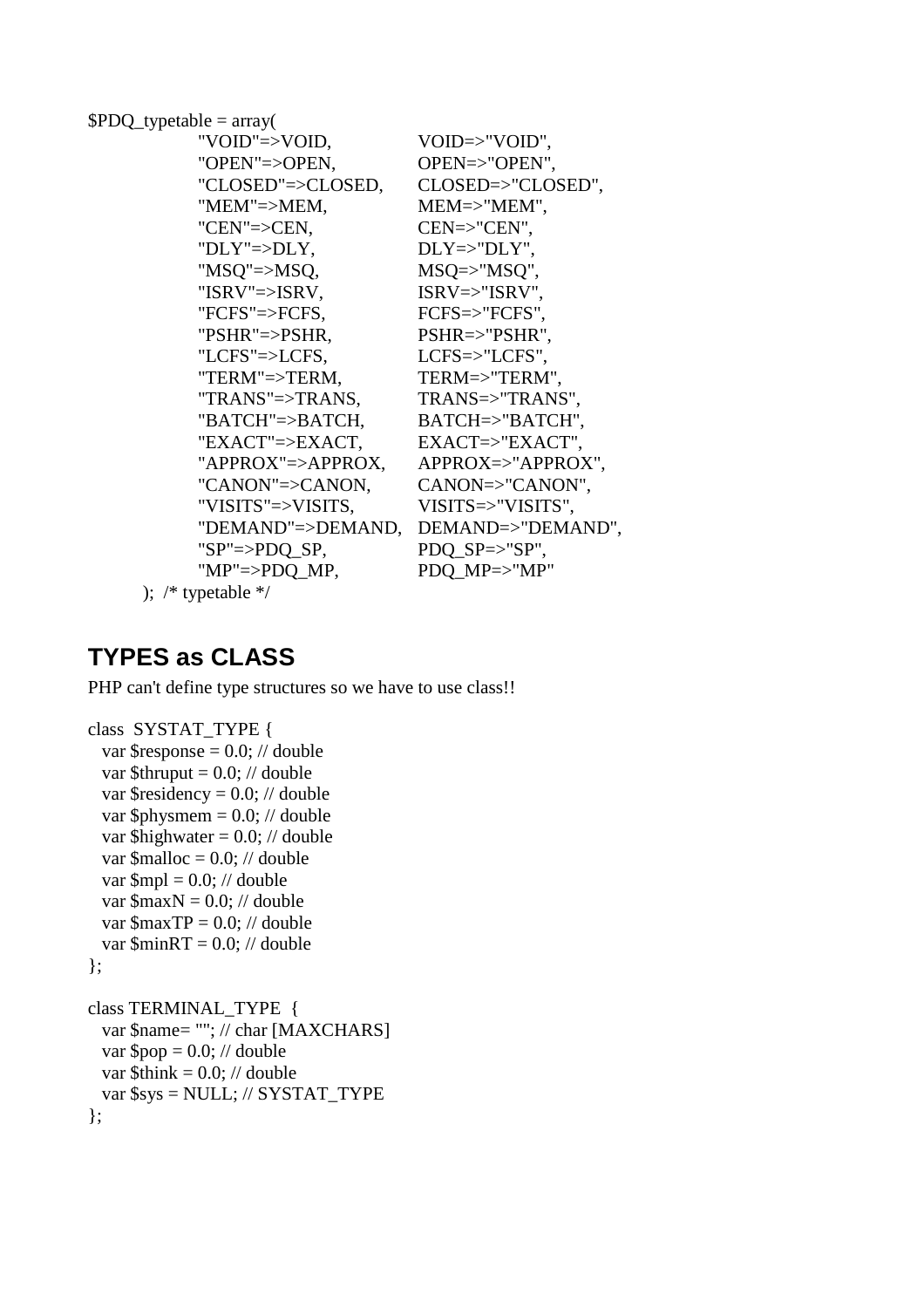```
class BATCH_TYPE { 
 var \text{Shame} = \text{""}; // char [MAXCHARS];
 var \text{Top} = 0.0; // double
  var $sys = NULL; // SYSTAT_TYPE 
}; 
class TRANSACTION_TYPE { 
 var $name =""; // char [MAXCHARS];
 var $arrival_rate = 0.0; // double
 var $saturation_rate = 0.0; //double
  var $sys = NULL; // SYSTAT_TYPE 
}; 
class JOB_TYPE { 
 var $should be class = 0; // int stream should be class
 var \text{Snetwork} = 0; // int OPEN, CLOSED
  var $term = NULL; // TERMINAL_TYPE 
  var $batch = NULL; // BATCH_TYPE 
  var $trans = NULL; // TRANSACTION_TYPE 
}; 
class NODE_TYPE { 
 var \text{Sdevtype} = 0; // int CEN, ...
 var \text{Ssched} = 0; // int FCFS, ...
  var $devname = ""; // char [MAXCHARS]; 
 var \text{Svisits} = \text{array}; // double [MAXSTREAMS];
  var $service = array(); // double [MAXSTREAMS]; 
  var $demand = array(); // double [MAXSTREAMS]; 
 var \text{Sresit} = \text{array}(; // double [MAXSTREAMS];
 var $utiliz = array(); // double [MAXSTREAMS]; /* computed node utilization */var qsize = array(); // double [MAXSTREAMS];var \text{y}qsize = \arctan(1); // double [MAXSTREAMS];
 function __construct()
  { 
     $NODE_TYPE->visits = array_fill(0,MAXSTREAMS-1,0.0); // double [MAXSTREAMS]; 
    $NODE_TYPE->service = array_fill(0,MAXSTREAMS-1,0.0); // double [MAXSTREAMS];
     $NODE TYPE->demand = array fill(0,MAXSTREAMS-1,0.0); // double [MAXSTREAMS];
     $NODE_TYPE->resit = array_fill(0,MAXSTREAMS-1,0.0); // double [MAXSTREAMS]; 
    $NODE_TYPE\rightarrowutiliz = array_fill(0,MAXSTREAMS-1,0.0); /* computed node utilization */
    $NODE_TYPE->qsize = array_fill(0,MAXSTREAMS-1,0.0); // double [MAXSTREAMS];
    $NODE_TYPE->vqsize = array_fill(0,MAXSTREAMS-1,0.0); // double [MAXSTREAMS];
  }
```
};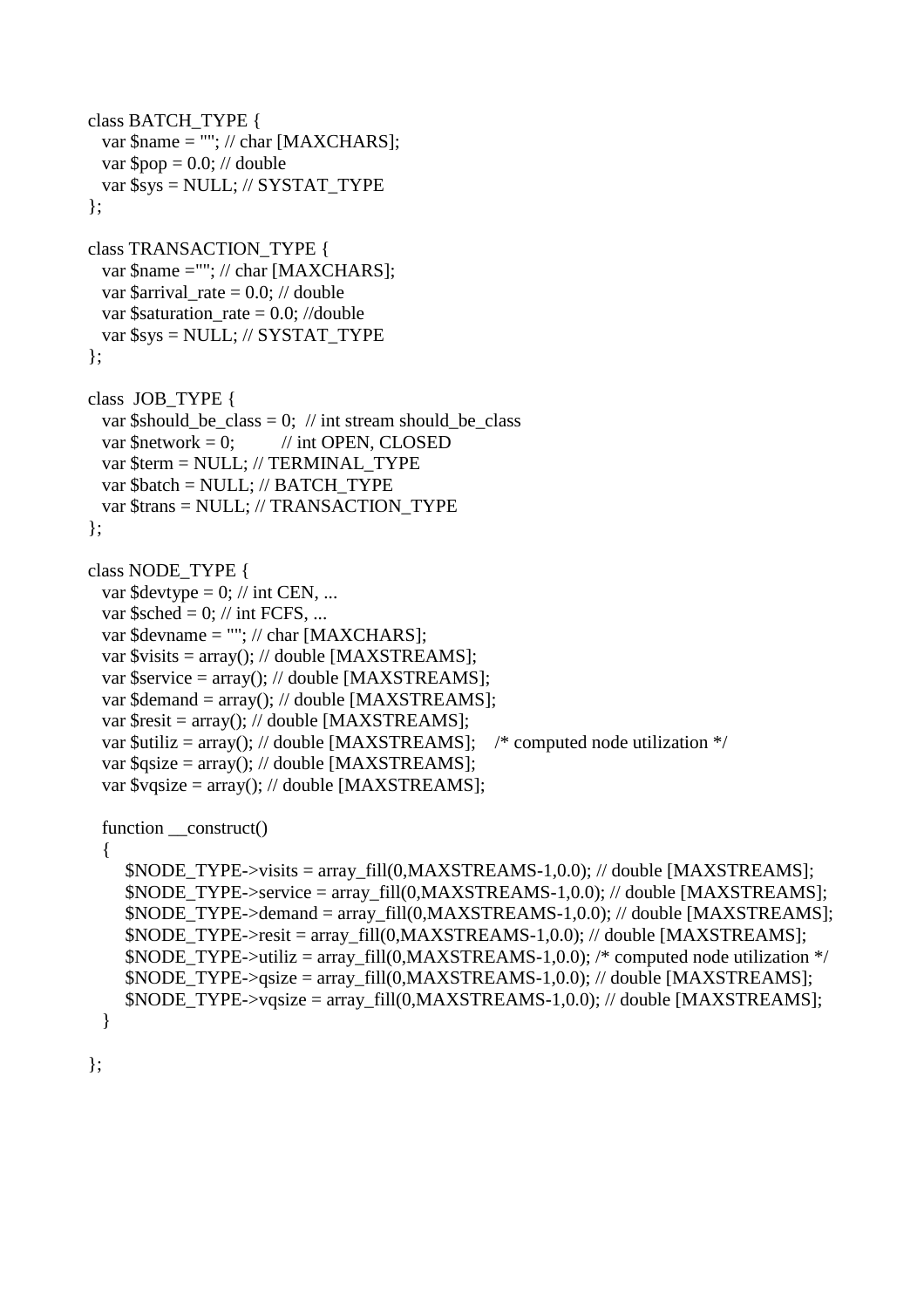# **FUNCTION PROTOTYPE**

#### **Public Function translated by the original version:**

function PDQ\_Init(\$name = "The Model Name")

function PDQ\_CreateOpen(\$name, \$lambda) function PDQ CreateClosed(\$name, \$should\_be\_class, \$pop, \$think) function PDQ\_CreateNode(\$name, \$device, \$sched)

function PDO SetDemand(\$nodename, \$workname, \$time) function PDQ\_SetVisits(\$nodename, \$workname, \$visits, \$service)

function PDQ\_SetWorkloadUnit(\$unitName) // alias of PDQ\_SetWUnit added by SZ function PDO\_SetWUnit(\$unitName) function PDO SetTimeUnit(\$unitName) // alias of PDO SetTUnit added by SZ function PDQ\_SetTUnit(\$unitName)

function PDQ\_SetDebug(\$flag)

function PDQ\_Solve(\$meth) function PDQ GetResponse(\$should\_be\_class, \$wname) function PDO GetThruput(\$should\_be\_class, \$wname) function PDO GetUtilization(\$device, \$work, \$should be class) function PDQ\_GetThruMax(\$should\_be\_class, \$wname) function PDQ\_GetLoadOpt(\$should\_be\_class, \$wname) function PDO GetResidenceTime(\$device, \$work, \$should be class) function PDQ\_GetQueueLength(\$device, \$work, \$should\_be\_class)

function PDQ\_Report()

#### **Function added by SZ:**

function gets $(\&$ \$s) function atol(\$s) function atof(\$s) function atoi(\$s) function PDQ\_Repair(\$m, \$S, \$N, \$Z) function PDQ\_Erlang(\$servers, \$traffic) function PDQ  $GetVersion(\$print = FALSE)$